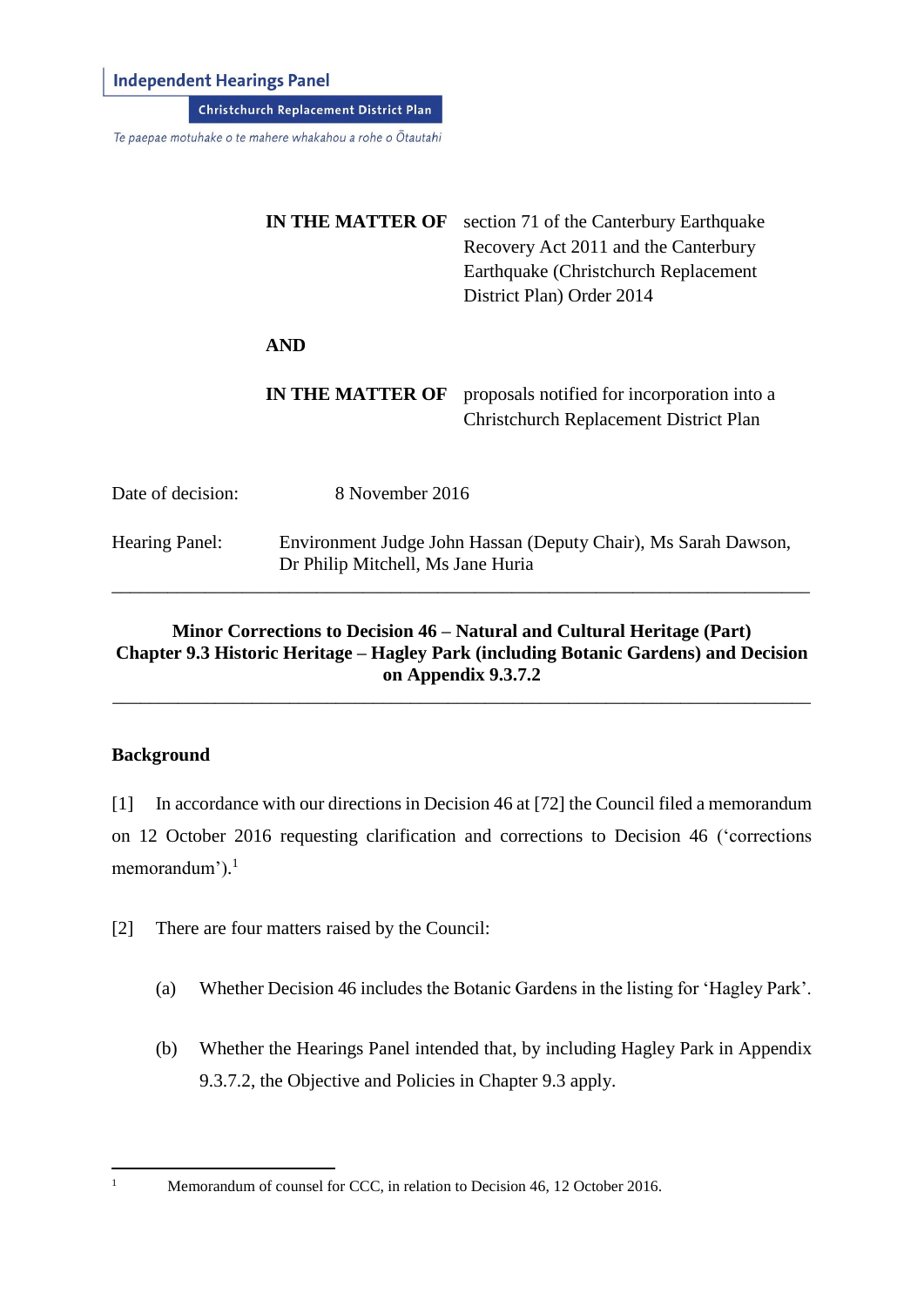- (c) Amendments required to clarify which heritage items and heritage settings apply to Hagley Park and to the Botanic Gardens.
- (d) Other minor corrections set out in Appendix A to the corrections memorandum.

[3] In relation to matters (a) and (b), the Council has offered various amendments to support their preferred interpretation of the Decision.

[4] We address each matter having considered our jurisdiction to make minor corrections.

### **Jurisdiction to make minor corrections**

- [5] Clause 16 of Schedule 3 to the OIC provides as follows:
	- (1) The hearings panel may, at any time, issue an amendment to a decision to correct a minor mistake or defect in a decision of the panel.
	- (2) This power includes the power to amend or correct a proposal, provided that the amendment or correction is made before the proposal becomes operative in accordance with [clause 16](http://www.legislation.govt.nz/regulation/public/2014/0228/latest/whole.html#DLM6189936) of this order.

[6] To the extent we have accepted the corrections sought by the Council, we find that these meet the requirements of cl 16 of Schedule 3.

# **'Hagley Park' heritage item addition to Appendix 9.3.7.2**

[7] Our Decision to include Hagley Park as a Highly Significant Heritage Item in Appendix 9.3.7.2 does not include the Botanic Gardens as part of the listing for Hagley Park. No correction is required to the Decision.

[8] The description of Hagley Park, as shown in the corrections memorandum in appendix A, page 2 in relation to Appendix 9.3.7.2, is appropriate and we confirm the addition accordingly. We have incorporated the reference into Schedule 2 to the minor corrections to Decision 45 decision.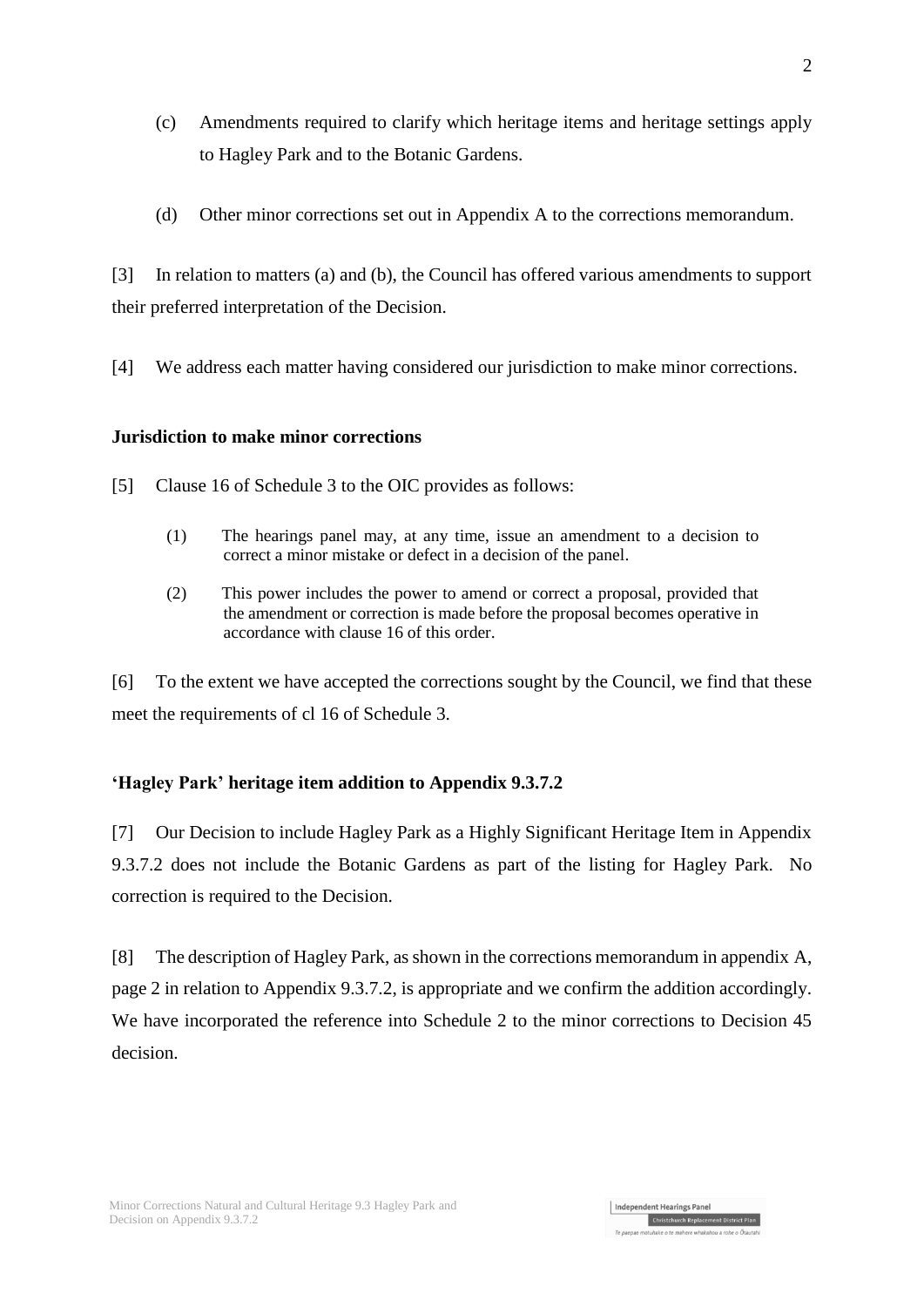#### **Application of Objective and Policies in Sub Chapter 9.3**

[9] Rule 9.3.3 stands as it relates to Hagley Park. No change is required to the provisions, apart from the minor drafting corrections made as a consequence of the Hearings Panel Decision on minor corrections to Decision 45 and arising from [\[19\]](#page-3-0) below.

[10] We note that the changes requested by the Council do not amount to minor corrections and seek to substantively amend the decision to accord with the Council's interpretation. It is not our role to provide interpretative direction to the Council or any other party in relation to matters addressed by our decisions.

#### **Corrections to list of 'remaining heritage items in Hagley Park'**

[11] The listing of the Cricket Pavilion and Setting is addressed in Decision 46 at [39]-[68]. We rejected the initial relief requested by Canterbury Cricket to amend the setting at [64]. No amendment is required to paragraph [69] as a consequence. Paragraph [69] deals with remaining matters.

[12] In relation to the 'Remaining listed heritage items in Hagley Park', that heading ought to include reference to the Botanic Gardens to reflect the fact that the items and settings listed at (a) to (h) were the remaining matters to be addressed in the Decision.

[13] The heading to paragraph [69] is amended as follows:

Remaining listed Heritage items in Hagley Park and Botanic Gardens appropriate

[14] We also accept it is appropriate to confirm the listing of Helmores Lane Bridge for completeness.<sup>2</sup>

[15] Notwithstanding that some items are only partly located within Hagley Park and the Botanic Gardens, no further change is required as the Decision simply confirms the listing of those items for completeness. Those items and settings are included in Appendix 9.3.7.2 and

1

<sup>2</sup> Corrections memorandum at 9.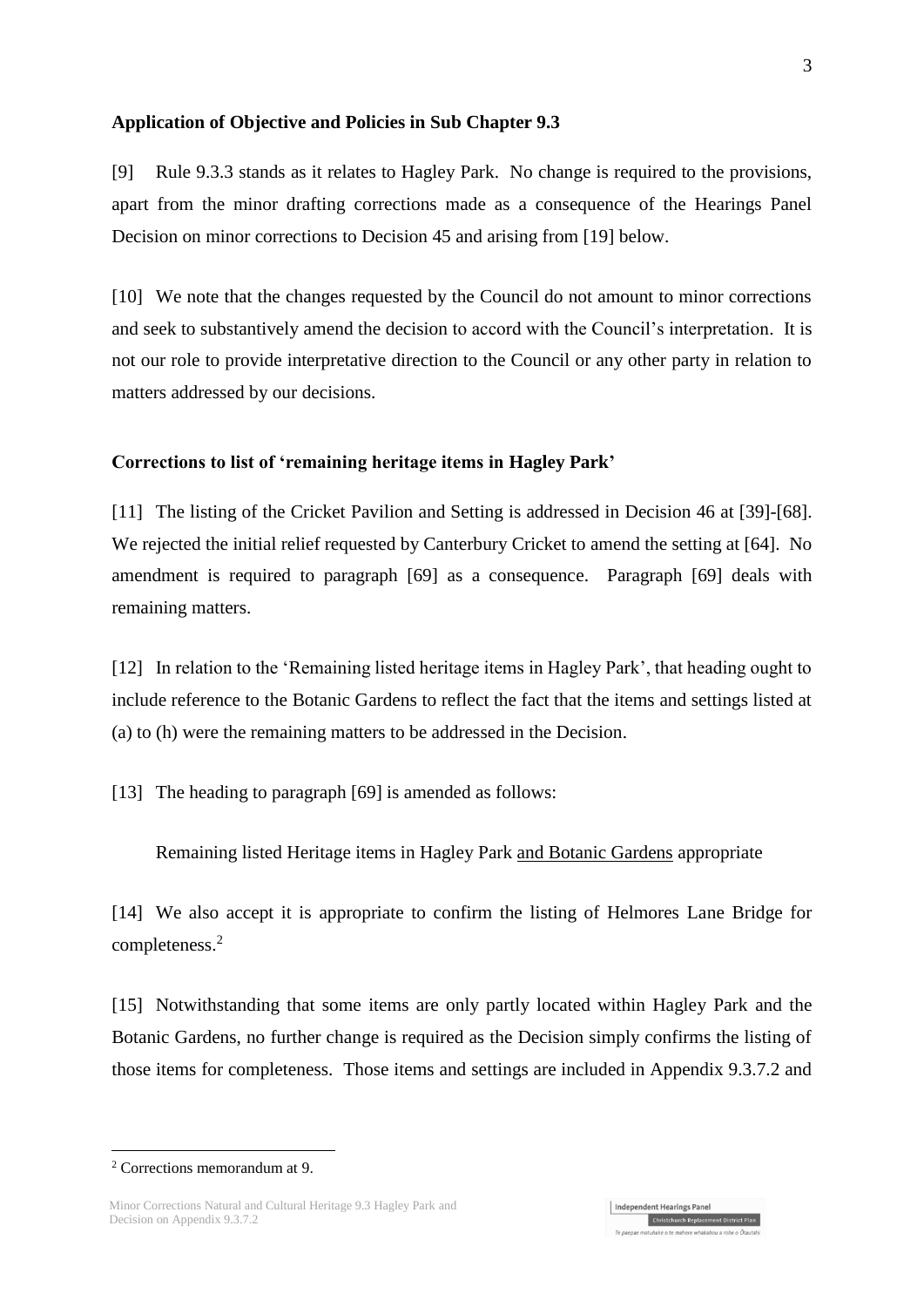we confirm them accordingly. They have been incorporated into the Panel's Minor Corrections to Decision 45 which includes the decision to confirm Appendix 9.3.7.2.<sup>3</sup>

#### **Other minor corrections requested by the Council**

[16] In addition to changes arising from the matters addressed above, which we have rejected (except as provided in [13] and [14] above), the Council has requested additional corrections in Appendix A to its corrections memorandum.

[17] We acknowledge that there is an error in the reference to legal counsel and apologise to Mr Conway and Ms Coyle for the administrative error. We note that a full list of Counsel in relation to the Chapter 9 Natural and Cultural Heritage hearing is set out in Schedule 2 to Decision 45.

<span id="page-3-0"></span>[18] The reference to Chapter 18 Open Space at [29] ought to refer to Chapter 6.

[19] We have included the words 'within Hagley Park' to Rule 9.3.3. k.iii, and have added reference to the Heritage item number that the Council has allocated to Hagley Park (1395). The Hearings Panel Decision on minor corrections to Decision 45 includes an updated Schedule 1 incorporating minor corrections arising from both Decision 45 and 46.

[20] We accept that it is appropriate to include consequential cross referencing on Heritage Aerial Map 810 as noted by the Council in appendix A, page 3 to the corrections memorandum.

#### **Planning Maps**

[21] For completeness we note that an updated set of Planning Maps and Heritage Aerial Maps is to be provided by the Council following completion of any minor corrections arising from Decisions 50 – 52.<sup>4</sup> A separate decision will issue in due course on all Chapter 9 Planning Maps and relevant Aerial Maps.

1

<sup>&</sup>lt;sup>3</sup> Minor corrections to Decision 45 Schedule 2.

<sup>4</sup> Decision 51 at [249].